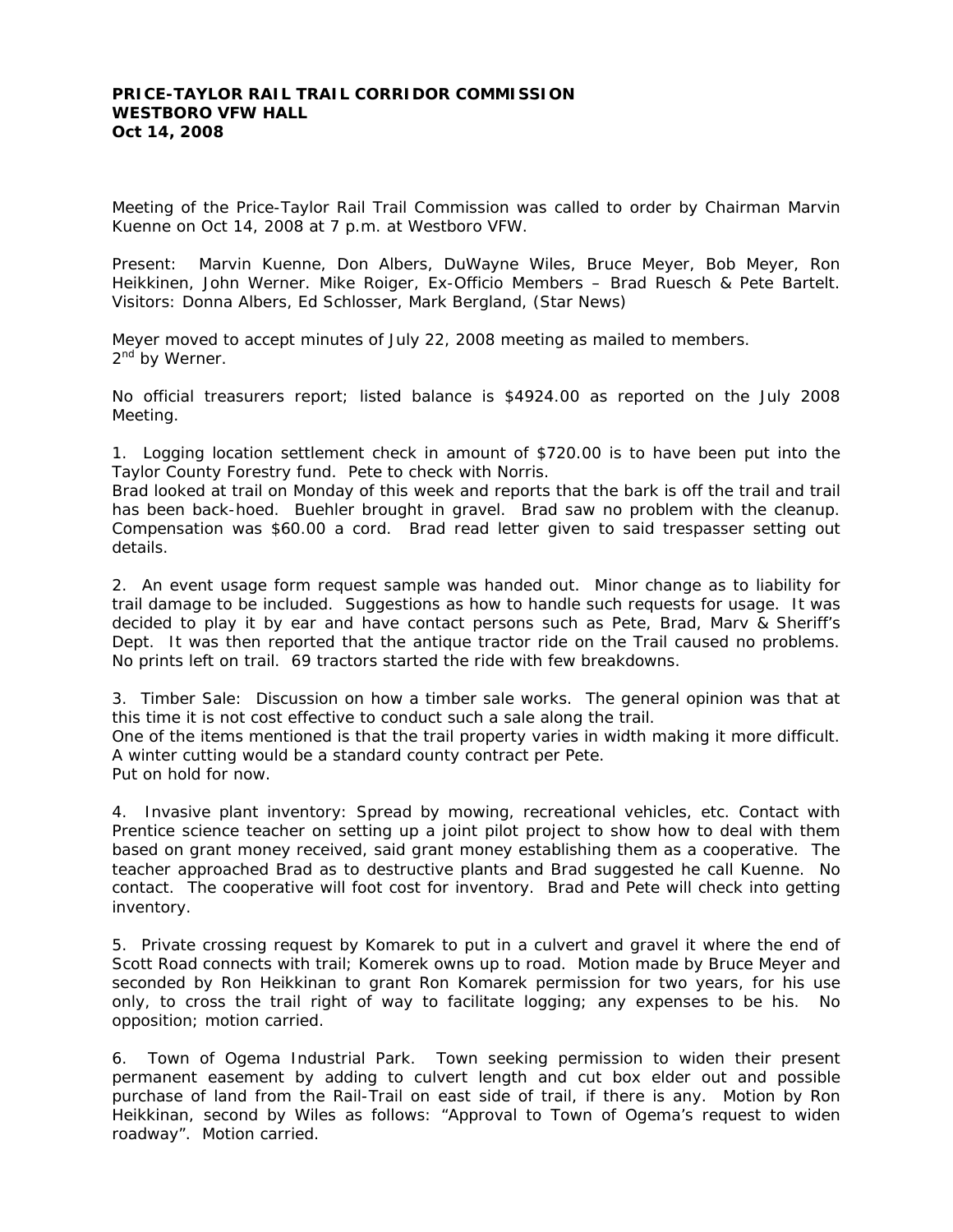Discussion on trail maintenance. Mike Roiger stated that Whittlesey Snowmobile Club does most of the winter trail work on the Taylor County part. He explained how expensive it is getting to be as club gets 50% from State and rest comes from club treasury. Mike's request is that he would like 48% of their cost returned to them from Taylor. They will be needing crusher belts, etc. Brad thinks he could run the bills through Taylor County Pine Line account.

Discussion on acquisition of the one mile north of end of Price portion of trail. "Alice" Is going to check if railroad has abandoned it and if it has been, possibly could be purchased.

A spring meeting to be held April 21, 2009, time and place to be decided.

Motion to adjourn by Heikkinan, seconded by Wiles. Motion carried.

Submitted by Secretary Don Albers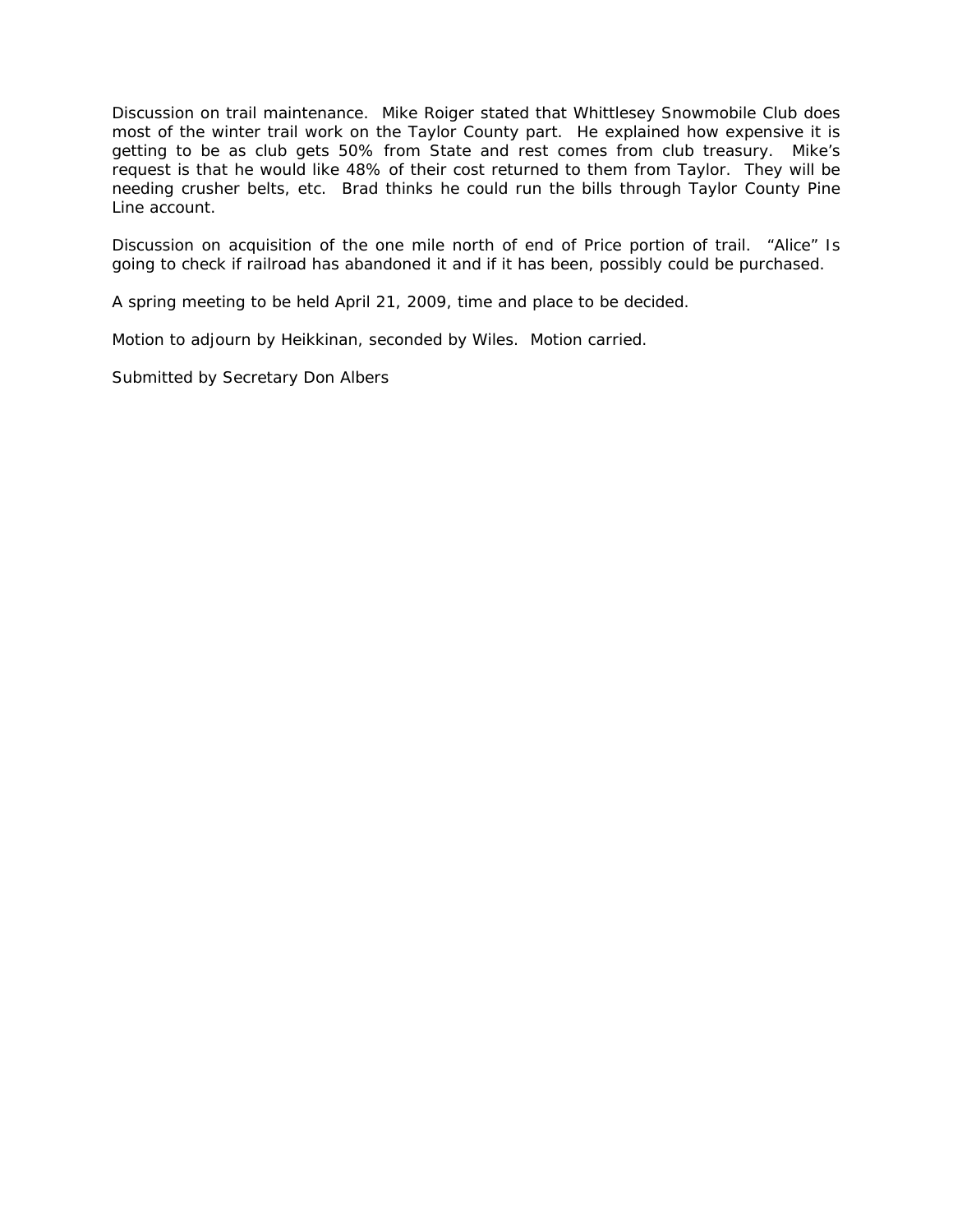## **PRICE-TAYLOR RAIL TRAIL CORRIDOR COMMISSION WESTBORO VFW HALL JULY 22, 2008**

Meeting of the Price-Taylor Rail Trail Commission was called to order by Chairman Marvin Kuenne on July 22, 2008 at 7 p.m. at Westboro VFW.

Present: Marvin Kuenne, Don Albers, Dave Lemke, DuWayne Wiles, Bruce Meyer, Bob Meyer, Ron Heikkinen, Ex-Officio Members – Brad Ruesch & Pete Bartelt. Visitors: Bill Grunewald, Donna Albers, Ed Schlosser, Twn of Westboro Chairman, Dick Hintz, Westboro Sanitary District.

Minutes of October 11, 2005 read by Secretary Albers. A motion to accept by Lemke, second by Wiles.

No official treasurers report; listed balance is \$4924.00.

Albers turned in a small amount of money collected from the donation box in Medford to Bartelt to have Treasurer Noris Erickson deposit it into the account.

Westboro Sanitary District sent out letters to various entities stating that they need an easement to cross trail at Hwy 'D' for water pipe and sanitary sewer.

Storm sewer also crossed rail trail and will be replaced. Asking commission for approval. Discussion held regarding the charge for easements; if charge pertains only to new easements or ones in place also.

Motion made by Kuenne and second by Wiles to give authority to Secretary and Chairman to OK and sign easement for replacement of storm sewer, sanitary sewer line and water line and to waive the fee because of pre-existing lines in the same spot. Grantees will be Town of Westboro and Westboro Sanitary District No. 1. This approval to be subject to a site plan. All in favor. Motion carried.

Discussion: Price County wants to obtain one mile extra north of Morner Road to get trail closer to Prentice. Rails are still in place.

Discussion: Ogema wants a industrial park and they need permission to widen the crossing on trail per Meyer. They are to draft a proposal and present it to Commission at next meeting.

Member Item: Ruesch brought up a request to him for using the trail for an antique tractor ride. After discussion on how to handle this request a motion was made by Lemke and second by Meyer to grant the antique tractor club the use of the trail at their own risk – one day – August 16 and that club will be liable for any damage to trail. All in favor; motion carried.

Ruesch reported on an individual depositing salvage building materials on trail property in Whittlesey.

Ruesch reported a timber trespass and improper cutting on trail property. Lengthy discussion was held on which way to proceed on said incident. Ruesch will investigate further and contact individuals responsible. No motions made.

Short discussion was held on warning signs by drop offs on trail.